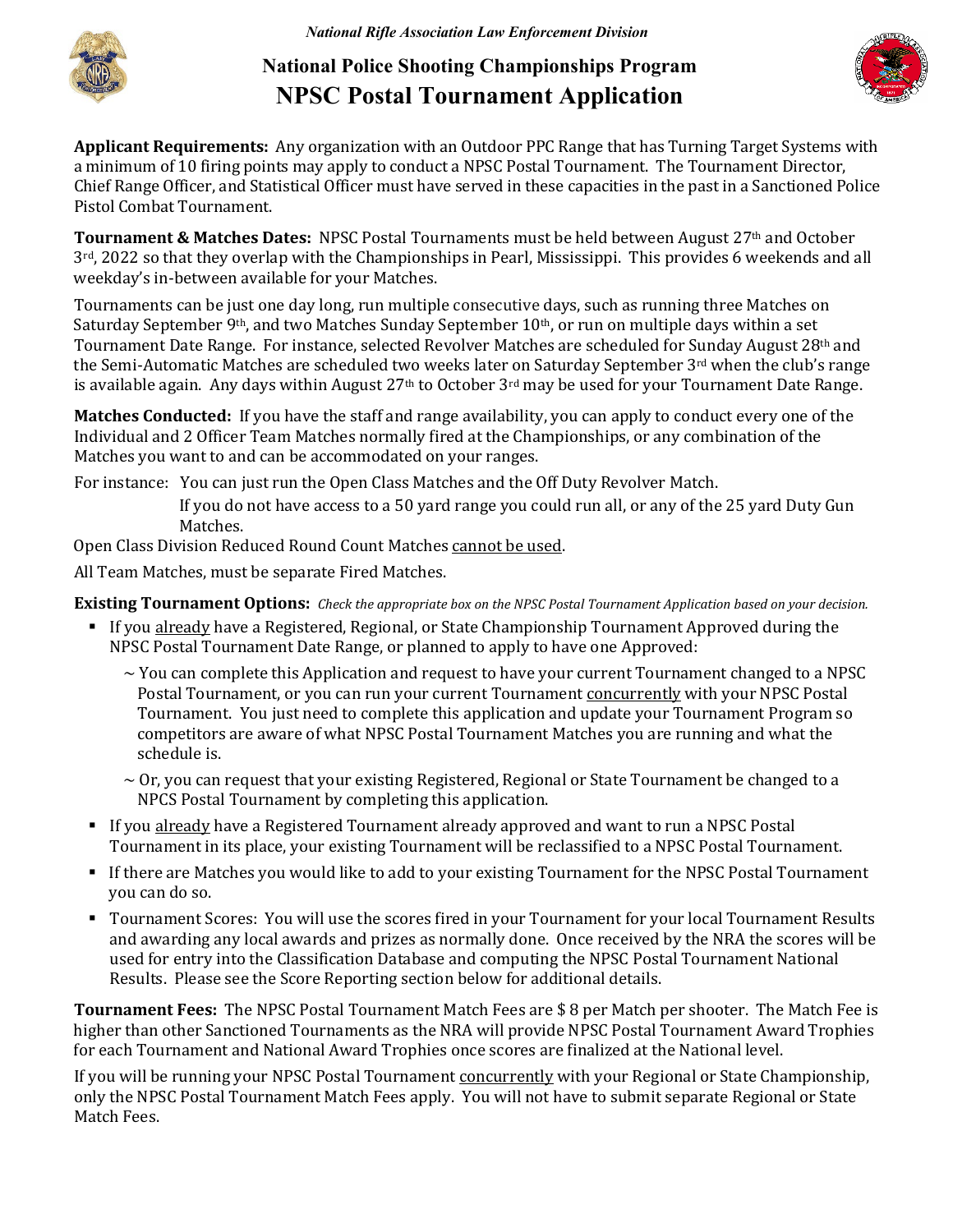**Registration & Statistical Operations:** NPSC Postal Tournament Registrations and Statistical operations are handled by the Host Tournament Staff as with any other local Tournament. Tournament Host may set a Registration Limit so that Statistical and Range Operation schedules can be maintained.

**Score Reporting:** NPSC Postal Tournament individual scores will be reported using special NRA provided SR-500 Score Report Forms. Team scores will be reported using NPSC Postal Team Cards. Distinguished Production Pistol scores will be reported by sending the competitors NRA Distinguished Production Scorecard as done for all other Tournaments

No electronic reporting will be accepted for this Tournament.

Scores must be received by NRA Law Enforcement Competitions by midnight on Tuesday, October 11, 2022.

Competitors Firing in Multiple NPSC Postal Tournaments: Since not all NPSC Postal Tournament locations will offer all of the NPSC Postal Matches, competitors may fire at multiple NPSC Postal Tournament locations so that they can take part in all the Matches they want to. However, if a competitor shoots the same Match at more than one NPSC Postal Tournament and duplicate Match Scores are received by NRA, only the first score received for the Match involved will be recorded. If a competitor fired NPSC at Pearl and at a NPSC Postal location, only the NPSC Pearl scores will be counted.

Distinguished Award Points: When a NPSC Postal Tournament is run concurrently with a Regional or State Championship Tournament, Distinguished Award Points will only be awarded for the local Tournament. The Distinguished Scores will however count for the NPSC Postal Tournament National Results.

Regular NPSC Scores from Pearl, Mississippi: As with other local Concurrent Tournaments, NPSC scores will be used to determine the local results and will establish the 2022 NPSC National Champions and are the only scores that are eligible for NPSC Records. The scores will then be combined with NPSC Postal Tournament scores for the National Postal Tournament Results Bulletin.

**NPSC Postal Tournament Award Trophies**: The NRA will provide local NPSC Postal Tournament Award Trophies based on the Matches you conduct. If you are running your Regional concurrently with your NPSC Postal Tournament you will also receive the normal Regional Medallions and Award Trophies. Once the NPSC Postal Tournament National Results are finalized, National level winners will receive separate NRA Awards.

NPSC Postal Tournament Applications must be received 60 days prior to the Tournament date for the Tournament to be eligible for NRA Postal Tournament Trophies. There is no reduction in Match Fees if the cutoff date is missed.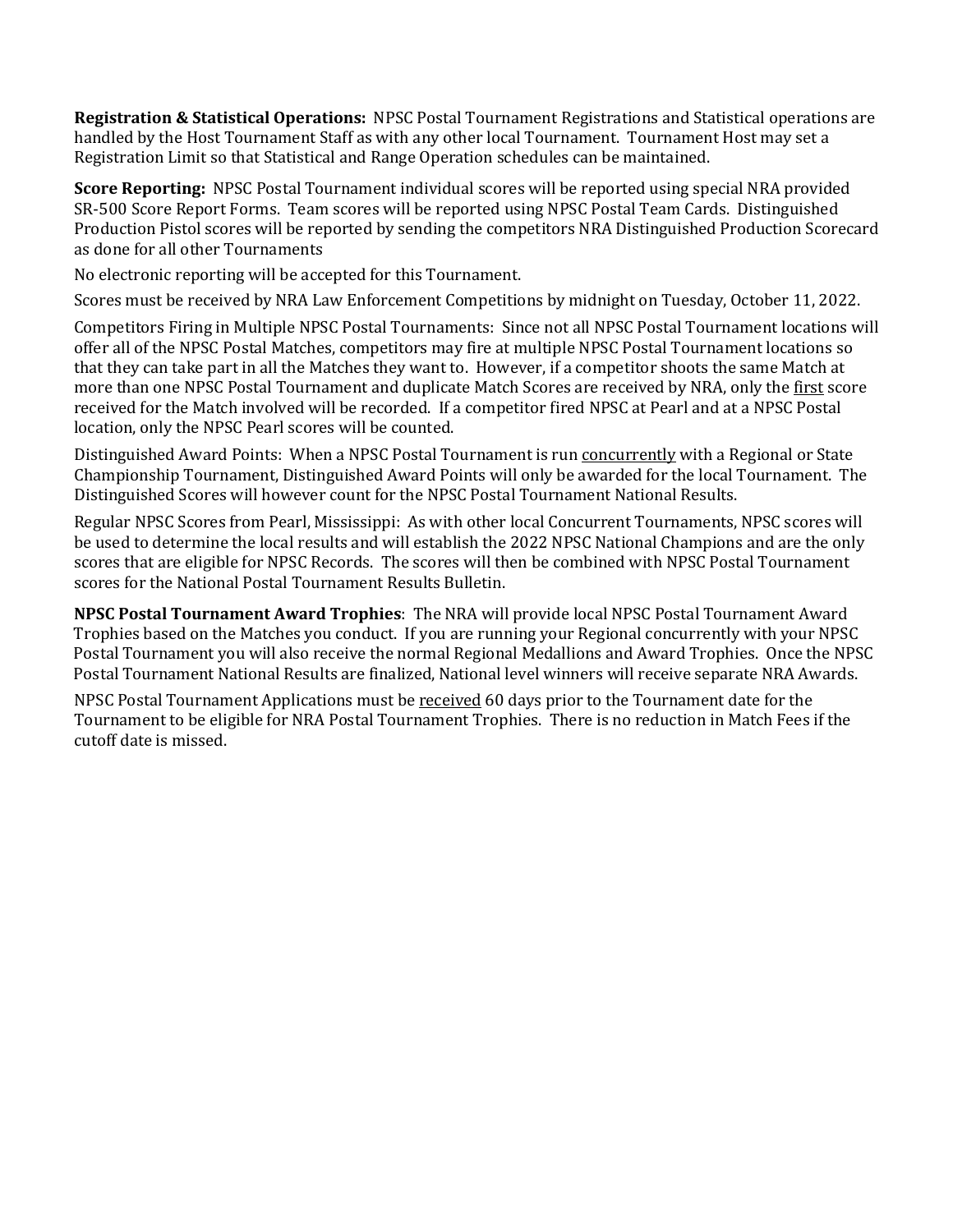

## **National Police Shooting Championships Postal Tournament Application**



**INSTRUCTIONS:** 1) **SAVE** this PDF Form Fill on your computer with your NPSC Postal Location Name in the file name, i.e. "*NPSC Postal Application–Fairfax VA*". 2) Open your saved copy, fully complete all sections and then **SAVE** it on your computer again. 3) E-mail a copy of your saved file to **[LEcompetitions@nrahq.org](mailto:LEcompetitions@nrahq.org)**.

**NOTE:** Adobe PDF Form Fill features frequently do not work fully on mobile devices and Apple systems. Please complete your application on a PC for best results. If you do not receive an e-mail confirmation within 7 days please contact Law Enforcement Competitions.

| <b>Host Information</b>                                                                                                                                 |  |                                                  |                                                |  |                                         |  |
|---------------------------------------------------------------------------------------------------------------------------------------------------------|--|--------------------------------------------------|------------------------------------------------|--|-----------------------------------------|--|
| <b>Sponsoring Club/Agency:</b>                                                                                                                          |  |                                                  | <b>Club Number:</b>                            |  |                                         |  |
| <b>Tournament Firing Dates:</b>                                                                                                                         |  |                                                  | Competitor<br><b>Number Limit:</b>             |  |                                         |  |
| <b>Range Name:</b>                                                                                                                                      |  |                                                  | <b>Number of Turning Target Firing Points:</b> |  |                                         |  |
| <b>Range Street Address:</b>                                                                                                                            |  |                                                  |                                                |  |                                         |  |
| City:                                                                                                                                                   |  | State:                                           |                                                |  | Zip:                                    |  |
| This will be a stand-alone NPSC Postal Tournament.                                                                                                      |  |                                                  |                                                |  |                                         |  |
| We already have a Registered Tournament Approved and request it be changed to a NPSC Postal Tournament.                                                 |  |                                                  |                                                |  |                                         |  |
| We already have a $\Box$ Regional or $\Box$ State Championship Tournament Approved and request to run a NPSC<br>Postal Tournament concurrently with it. |  |                                                  |                                                |  |                                         |  |
| We are applying to conduct a NPSC Postal Tournament and concurrently run a:<br><b>Regional Tournament</b>                                               |  |                                                  |                                                |  |                                         |  |
| <b>State Championship</b>                                                                                                                               |  |                                                  |                                                |  |                                         |  |
| <b>Tournament Point of Contact</b><br>Correspondence and shipments will be sent to the POC.                                                             |  |                                                  |                                                |  |                                         |  |
| Name:                                                                                                                                                   |  |                                                  | <b>Mobile Phone:</b>                           |  |                                         |  |
| <b>Street Address:</b>                                                                                                                                  |  |                                                  |                                                |  |                                         |  |
| City:                                                                                                                                                   |  | State:                                           |                                                |  | Zip Code:                               |  |
| E-Mail:                                                                                                                                                 |  | <b>NRA Membership or Shooter ID Number:</b>      |                                                |  |                                         |  |
| <b>Matches to be Conducted</b>                                                                                                                          |  |                                                  |                                                |  |                                         |  |
| <b>Duty Gun Division Matches</b>                                                                                                                        |  | <b>Open Class Division Matches</b>               |                                                |  | All Team Matches must be fired matches. |  |
| <b>Match 7: Stock Service Revolver</b>                                                                                                                  |  | Match 6: Open Class Revolver Aggregate           |                                                |  |                                         |  |
| Match 14: Stock Service Semi-Auto Pistol                                                                                                                |  | Match 13: Open Class Semi-Auto Pistol Aggregate  |                                                |  |                                         |  |
| Match 15A: Off Duty Semi-Auto Pistol                                                                                                                    |  | <b>Match 17: Distinguished Revolver</b>          |                                                |  |                                         |  |
| Match 15R: Off Duty Revolver                                                                                                                            |  | Match 18: Distinguished Semi-Auto Pistol         |                                                |  |                                         |  |
| Match 23: Production Pistol                                                                                                                             |  | <b>Match 24: Distinguished Production Pistol</b> |                                                |  |                                         |  |
| <b>Match 25: Production Duty Optic Pistol</b>                                                                                                           |  | Match 31: Two Officer Open Class Revolver Team   |                                                |  |                                         |  |
| Match 37: Two Officer Stock Semi-Auto Team                                                                                                              |  | Match 33: Two Officer Open Class Semi-Auto       |                                                |  |                                         |  |
| <b>Match 39: Two Officer Production Pistol Team</b>                                                                                                     |  |                                                  | <b>Pistol Team</b>                             |  |                                         |  |
| Match 41: Two Officer Production Duty Optic Team                                                                                                        |  |                                                  |                                                |  |                                         |  |
| <b>Special Matches:</b><br>Match 20: NPSC Law Enforcement Shotgun - Requires 6 Target Frames per Shooter or 4 with target changes<br>after Stage 2.     |  |                                                  |                                                |  |                                         |  |